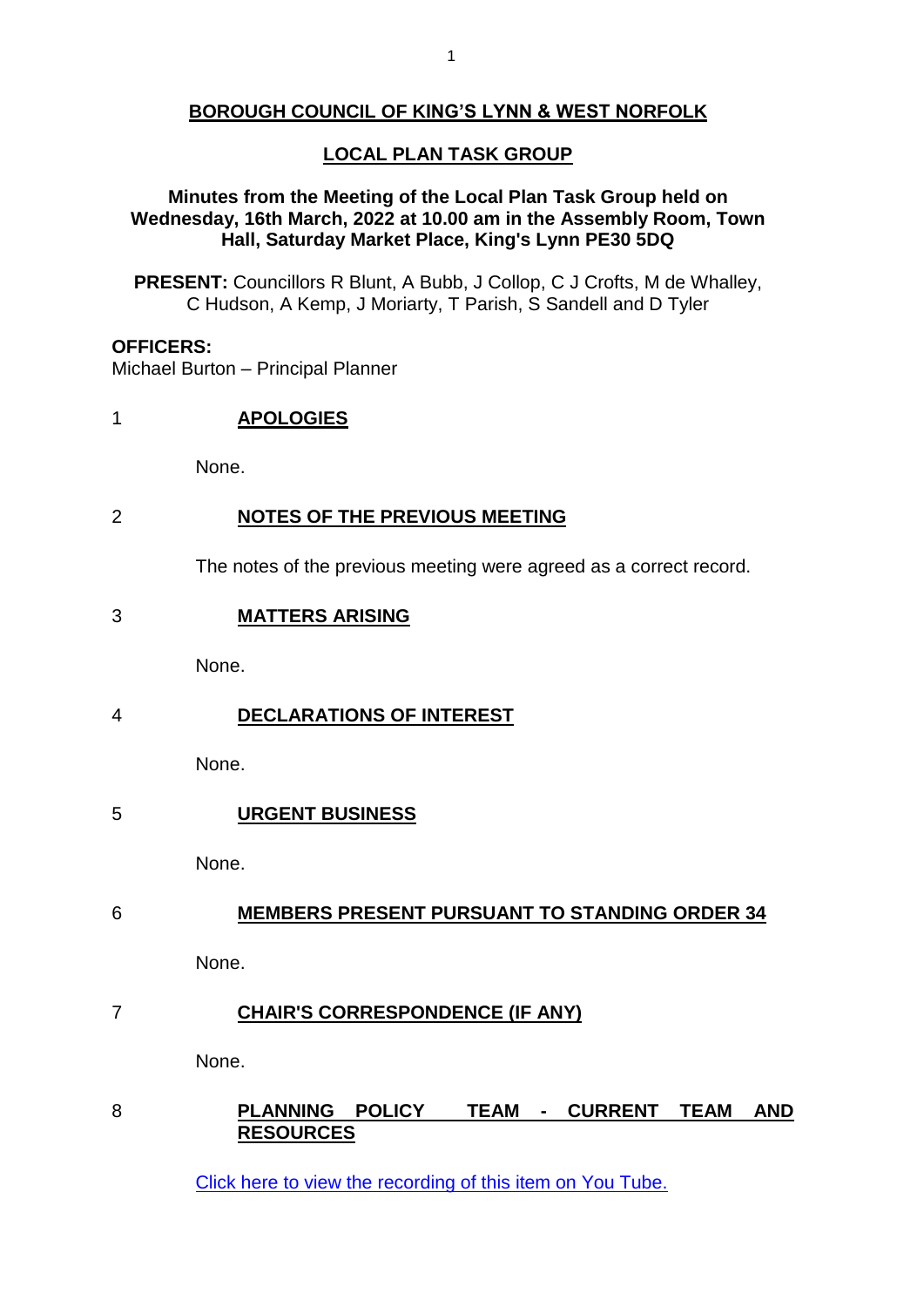The Principal Planner provided the Task Group with an update, as attached.

The Principal Planner clarified that by the end of the month the Planning Policy Team would stand at 2.8 FTE (Planning Policy Manager, Principal Planner and Interim Senior Planner). The target for the team was 3.5 FTE.

#### 9 **LOCAL PLAN REVIEW - PROGRESS REPORT**

[Click here to view the recording of this item on You Tube.](https://youtu.be/o79LnGlxn58?t=634)

The Principal Planner provided the Task Group with information, as attached. It included a recap of the current situation, summary of key milestones, current focus, and next steps.

In response to questions the Principal Planner explained that Statements of Common Grounds were specific for each area and would be submitted as part of the examination process. He explained that the NNPF in relation to requirements for flood risk management had changed and this had resulted in the Environment Agency raising an objection on a West Lynn allocated site. Agreement between the Environment Agency and Council was being sought for a way to overcome this objection and allow for timely submission of the Local Plan. It was also clarified that the Environment Agency were the lead flood authority for Major Water Courses, which affected the West Lynn site.

The Chair explained that processes had changed a lot and a Statement of Common Ground was required from key partners.

In relation to timescales, it was anticipated that the plan would go out for public consultation and be adopted in Spring 2023. Officers would be mindful of any purdah implications.

Councillor Kemp made reference to the West Winch Strategic Growth Area and the Chair advised her that she should direct her questions to the West Winch Stakeholders Forum as in terms of the Local Plan, West Winch was an allocated site. Councillor Kemp was also advised that she would have the opportunity to make representations as part of the Local Plan consultation process.

Councillor de Whalley raised concerns on flood risk and felt that this had been underestimated in many areas. The Principal Planner explained that the Environment Agency and Norfolk County Council did regularly revisit and revise their flood risk information and any planning applications would be based on the information available at that time.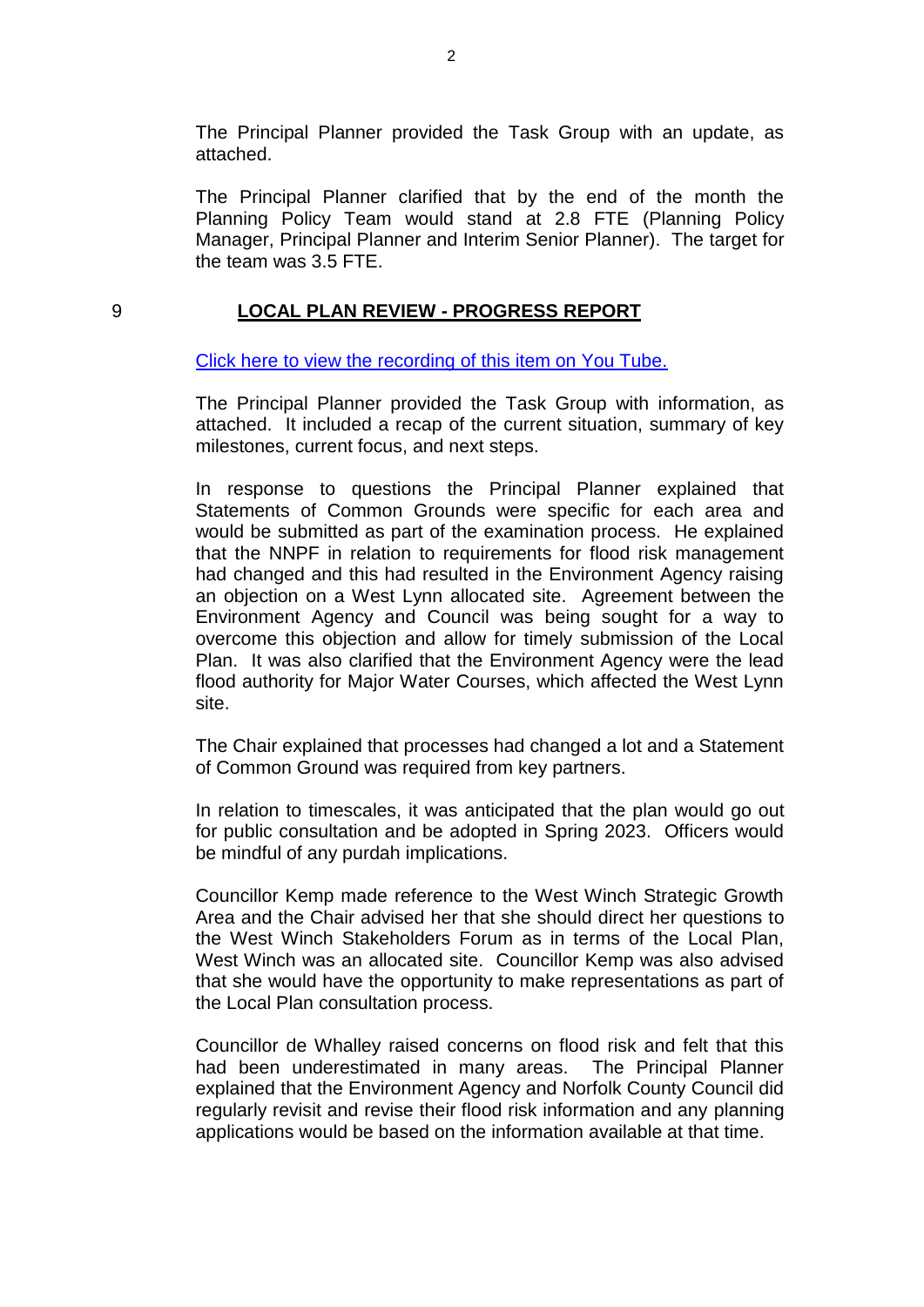The Principal Planner provided information on a South Lynn Site (Wisbech Road), which was being promoted by Homes England. The site could come forward as a windfall site, however Homes England would like to see it as an allocated site.

The Chair explained that the GI-RAMS Policy had now been adopted by the Norfolk Strategic Planning Forum. It represented a package of measures for Norfolk as a whole (delivery led by Norfolk CC/Natural England). It would not materially affect the Local Plan, but would require further factual changes and corrections.

Councillor Moriarty referred to the Statement of Community Involvement which was dated 2017. The Principal Planner explained that this would soon be reviewed, but the Local Plan review was prepared on the basis of the 2017 document.

Councillor Kemp commented that a holistic approach to Harding's Pits and the surrounding area was important, and that greenspace should be retained.

In response to a question about Neighbourhood Plans, the Principal Planner provided information on the relationship between the Local Plan and Neighbourhood Plan and how the Council and Neighbourhood Planning Groups should work to ensure that Local and Neighbourhood Plans complemented one another.

The Task Group was also informed that HBF stood for House Builders Federation, and acronyms could be added to the glossary. The Principal Planner responded to questions from Councillor Moriarty relating to AM05 and explained that this was at the request of King's Lynn Civic Society and did not materially change the plan, it was a change to wording.

Councillor de Whalley referred to the Green Infrastructure Plan and that it was dated 2010. He asked if the Norfolk wide Plan would replace this. The Principal Planner explained that factual changes could be incorporated, and revised documents would be cross referenced as required.

In response to a further question from Councillor de Whalley, it was explained that in terms of SSSI's and specialist sites, each policy was underpinned by several plans and policies and signposting, and cross referencing took place, however the Task Group had to be mindful of the level of detail included in the local Plan and what was appropriate. Technical issues (e.g hydrological catchment areas) would be addressed through engagement with Natural England/Local Wildlife Trust and cross referencing from Local Plans to GI Plans.

Councillor Kemp referred to greenspaces and that the NNPF reiterated protection of these. The Principal Planner advised that NPPF Updates were being taken on board throughout the plan-making process.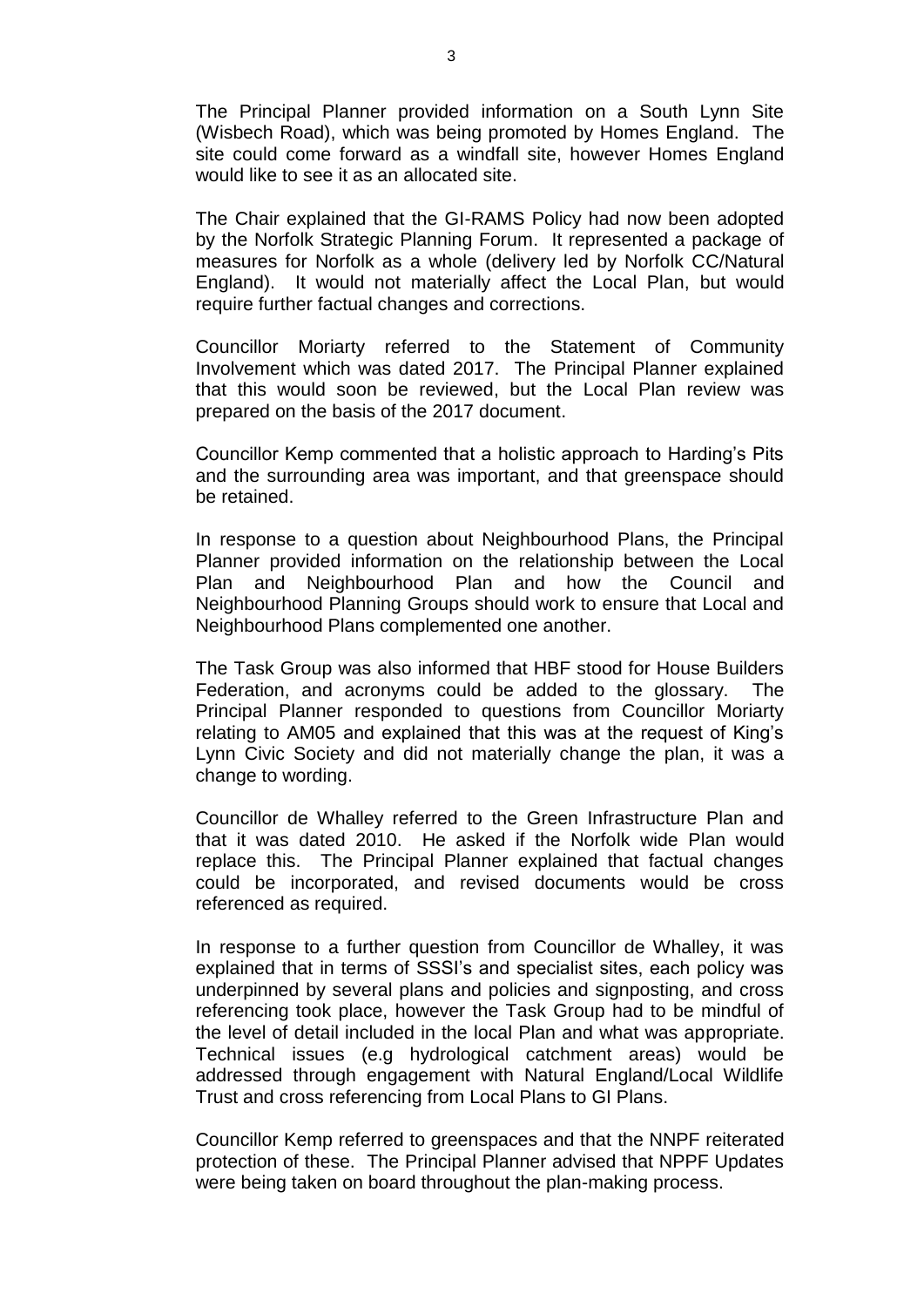Councillor Sandell referred to the Sports and Leisure Facilities Review which was being looked at across the Borough.

**AGREED:** An update on GI-RAMS be presented to a future meeting of the Task Group.

#### 10 **NEIGHBOURHOOD PLANNING UPDATE**

[Click here to view the recording of this item on You Tube.](https://youtu.be/o79LnGlxn58?t=5573)

The Principal Planner provided an update on Neighbourhood Plans, as attached.

In response to questions, the Principal Planner explained that it was advised that Neighbourhood Plans were reviewed every five years, and unless there were fundamental changes, the Plan would not need to go back to Referendum, but it would go through a consultation and examination process, as appropriate.

The matter of processes for Neighbourhood Plan Reviews was raised, with reference to Walpole Cross Keys. The Principal Planner advised that a fundamental change in direction for a Neighbourhood Plan Review would require a fresh referendum.

The Principal Planner informed the Task Group that the 2011 Core Strategy and 2016 Site Allocations Plan set out the Strategic Policies which underpinned the Local Plan. Neighbourhood Plans should not conflict with this, so in effect they worked as local detail being applied to Strategic Policies.

Councillor Parish provided information on the Neighbourhood Plans for Hunstanton and Heacham and the Task Group discussed village boundaries and buffer zones. The Principal Planner advised that these matters (strategic gaps between the two settlements) would be resolved by both Plans going to referendum  $(16<sup>th</sup>$  June 2022).

#### 11 **DATE OF NEXT MEETING**

The next meeting of the Local Plan Task Group was scheduled to take place on 11<sup>th</sup> May 2022 at 10.00am.

Agenda items:

- Update on GIRAMS
- Follow up from all Members Briefing from the EA on Chalk Streams and Future of the Fens.

#### **The meeting closed at 11.50 am**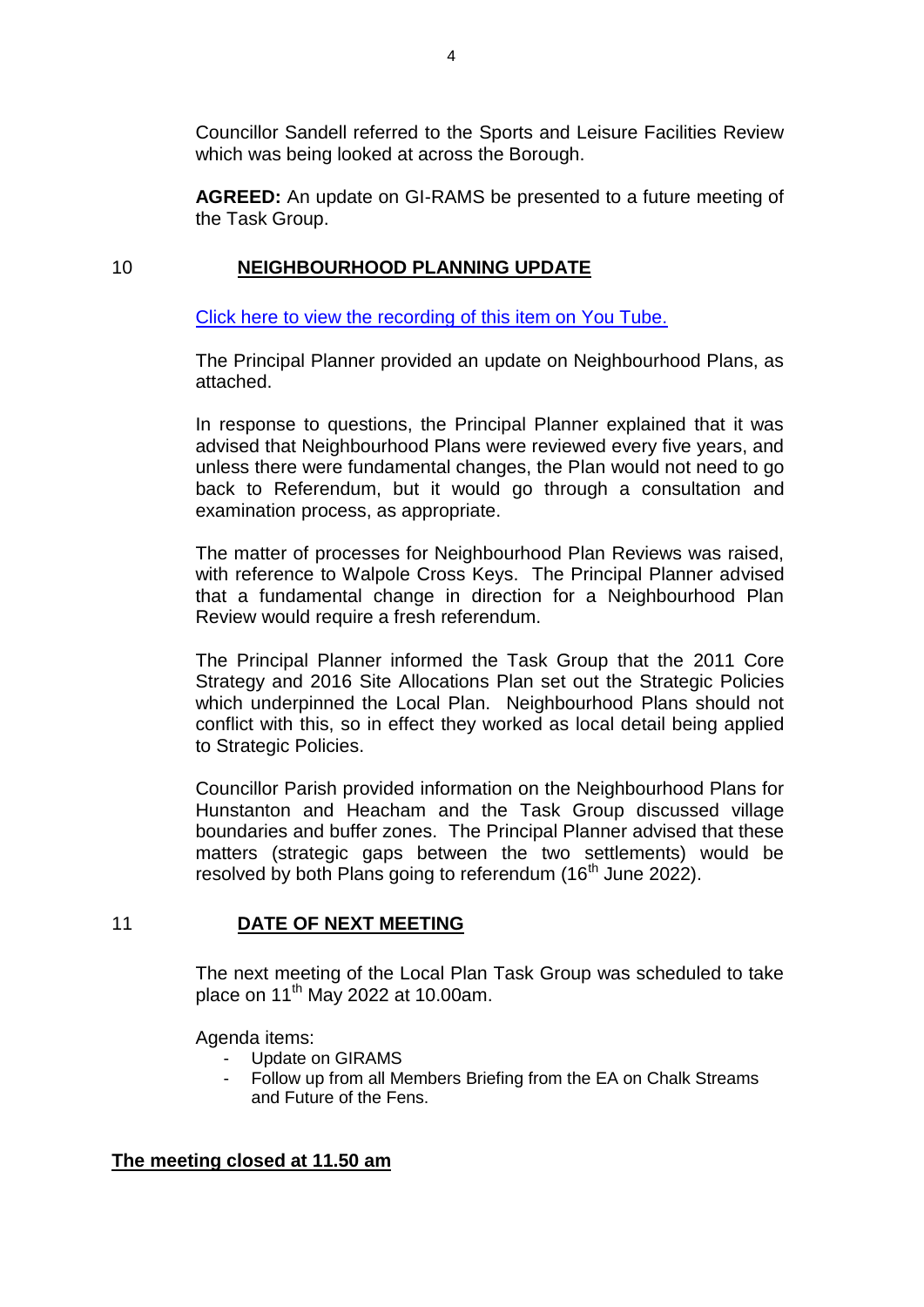# **Local Plan Task Group, 16th March 2022**

**Presentation to accompany main agenda items** 5

Michael Burton (Principal Planner)

Borough Council of King's Lynn & **West Norfol** 

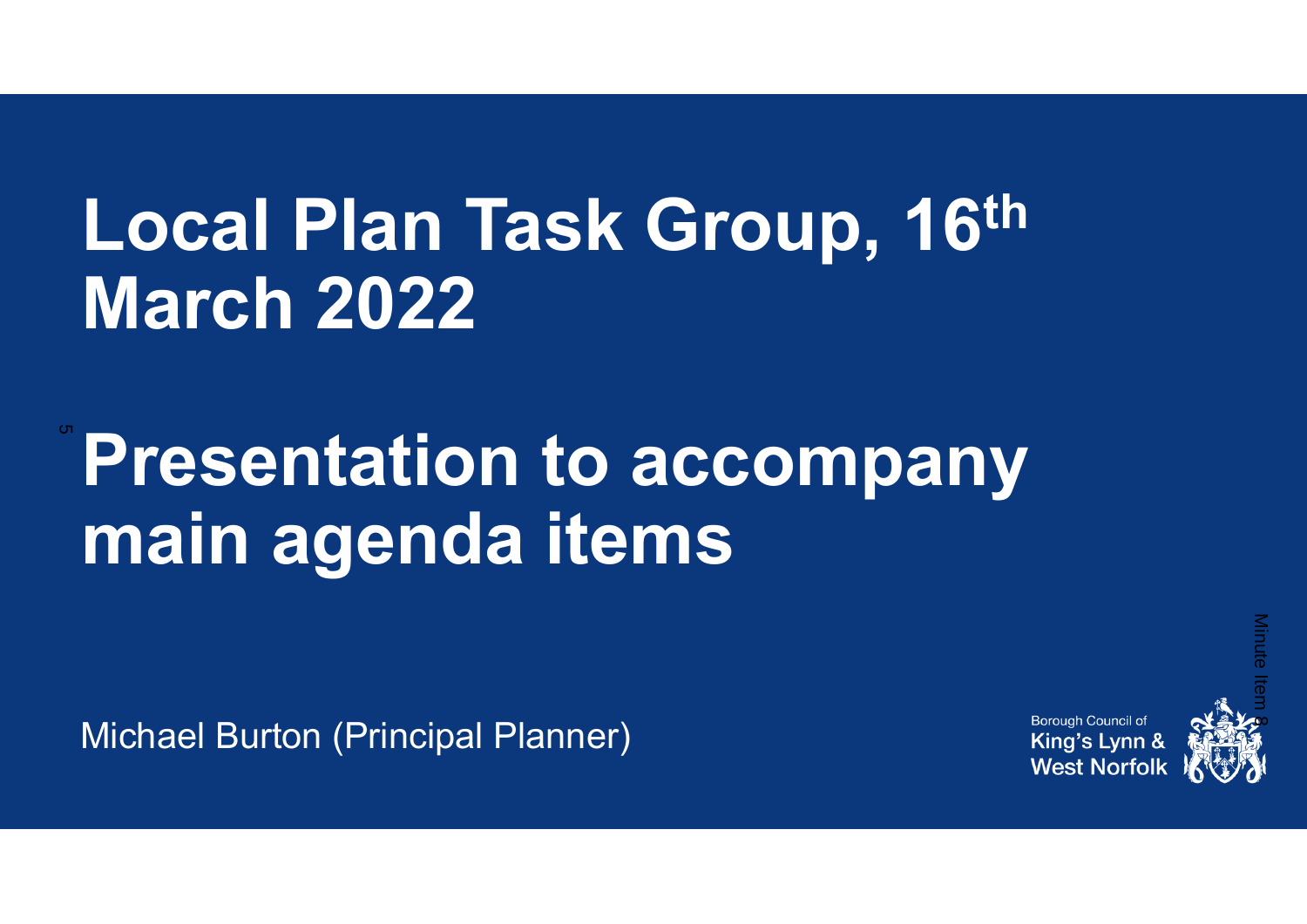### **Introduction – Planning Policy update**

- 1. Local Plan Review (LPR) update where are we now?
- 2. LPR how have we got here?
- $\circ$ 3. LPR where are we now?
- 4. LPR what next?
- 5. Other matters
- 6. Conclusion

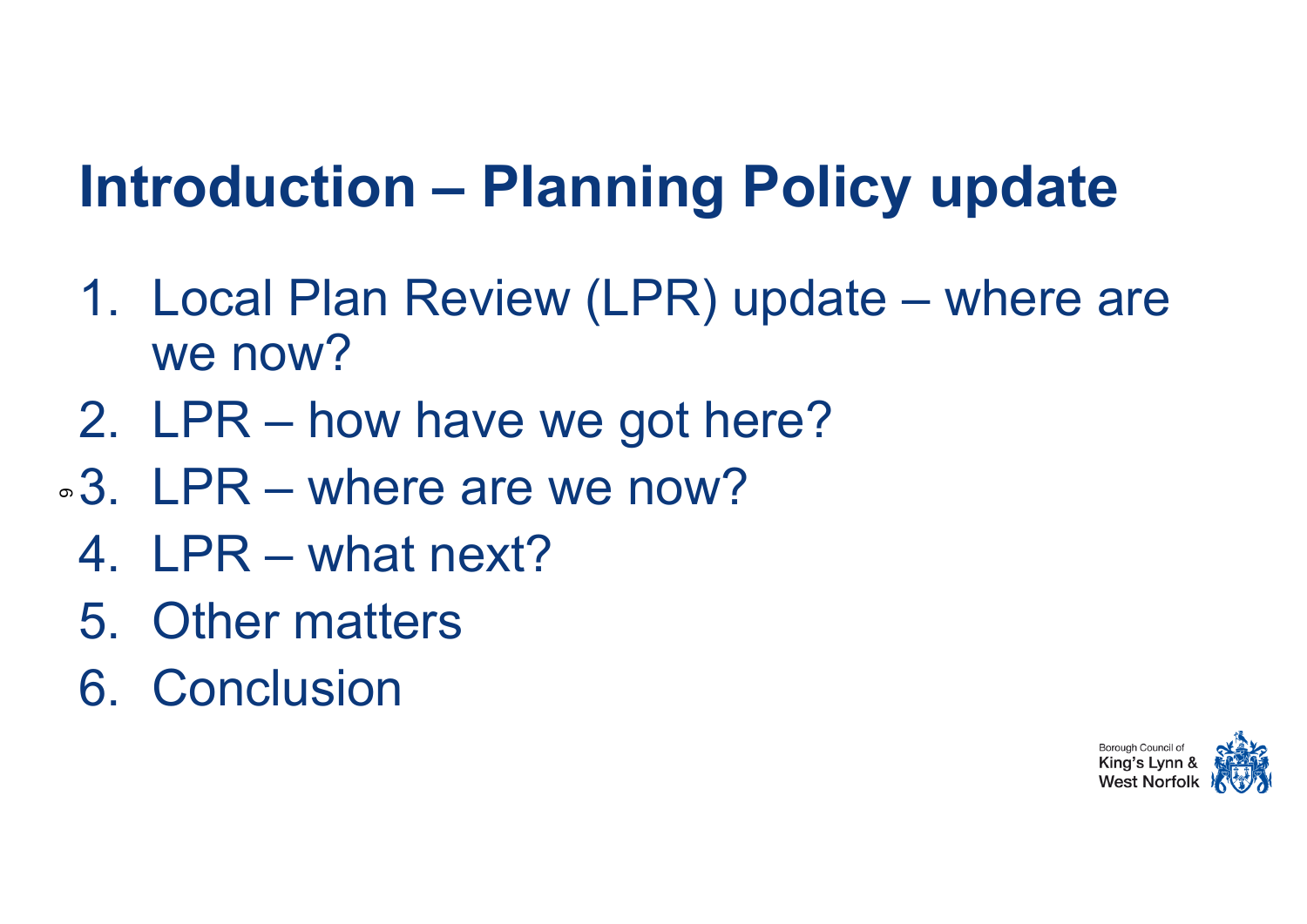### **1. Local Plan Review (LPR) update – where are we now?**

- 8 July 2021 Council approval of plan for Regulation 19 consultation and subsequent submission to Secretary of State
- August/ September 2021 Regulation 19 7consultation (8 weeks)
	- 28 October 2021 Summary Regulation 19 feedback presented to LPTG
	- Since October 2021 Processing of documents, in readiness for submission

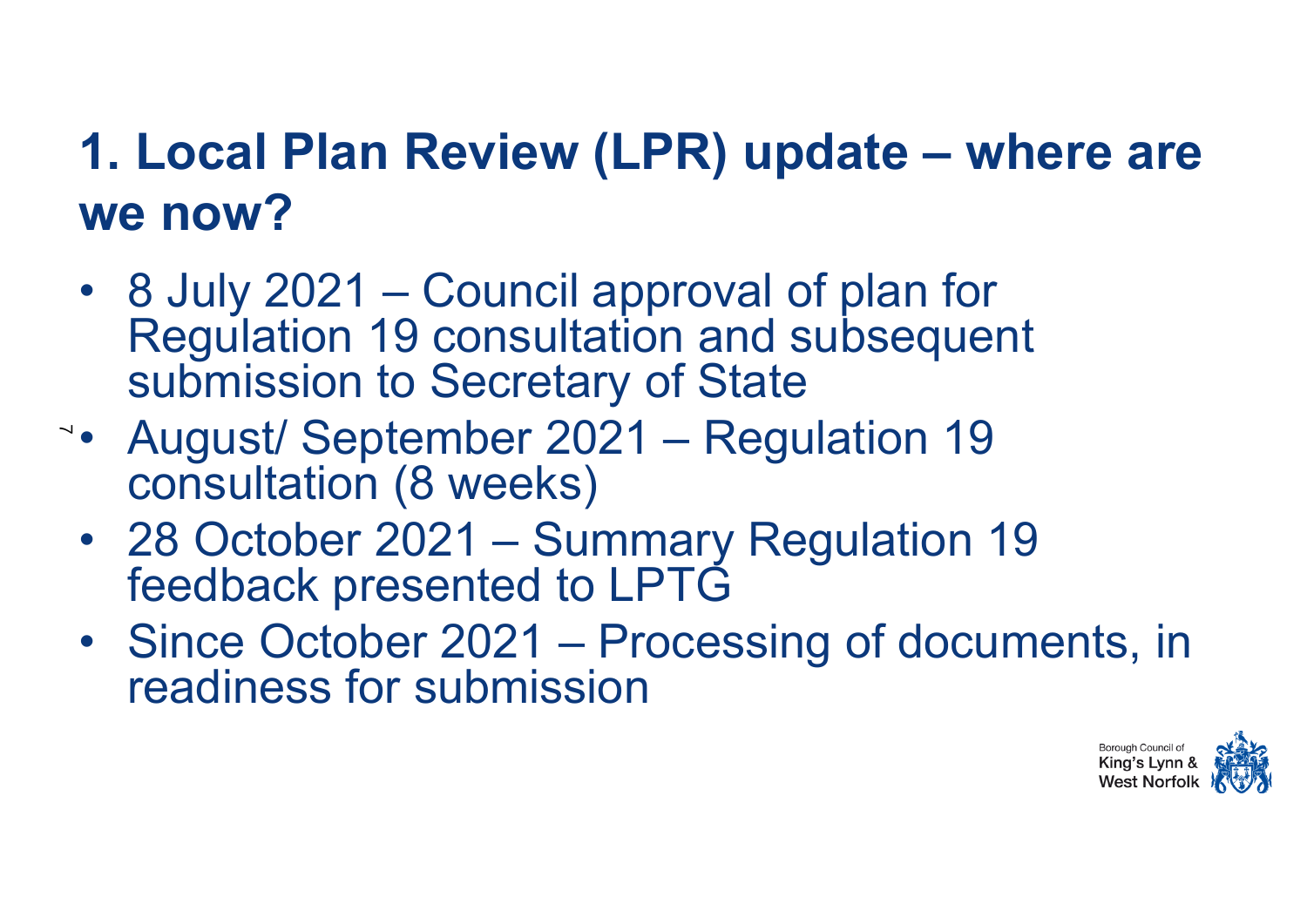### **2. LPR – how have we got here?**

 $\bullet$ Key milestones in preparation of LPR (since October 2016):

| <b>October/ November 2016</b>   | "Call for Sites and Policy"<br><b>Consultation" (Regulation 18)</b>                  |
|---------------------------------|--------------------------------------------------------------------------------------|
| December 2016 -<br>January 2019 | Consideration of priority themes/ topics                                             |
| <b>March/April 2019</b>         | <b>Draft Local Plan Review consultation</b>                                          |
| May 2019 - June 2021            | <b>Refining the Local Plan Review</b>                                                |
| <b>August/September 2021</b>    | <b>Pre-Submission Draft Local Plan</b><br><b>Review consultation (Regulation 19)</b> |

• Processing of Regulation 19 representations since October 2021

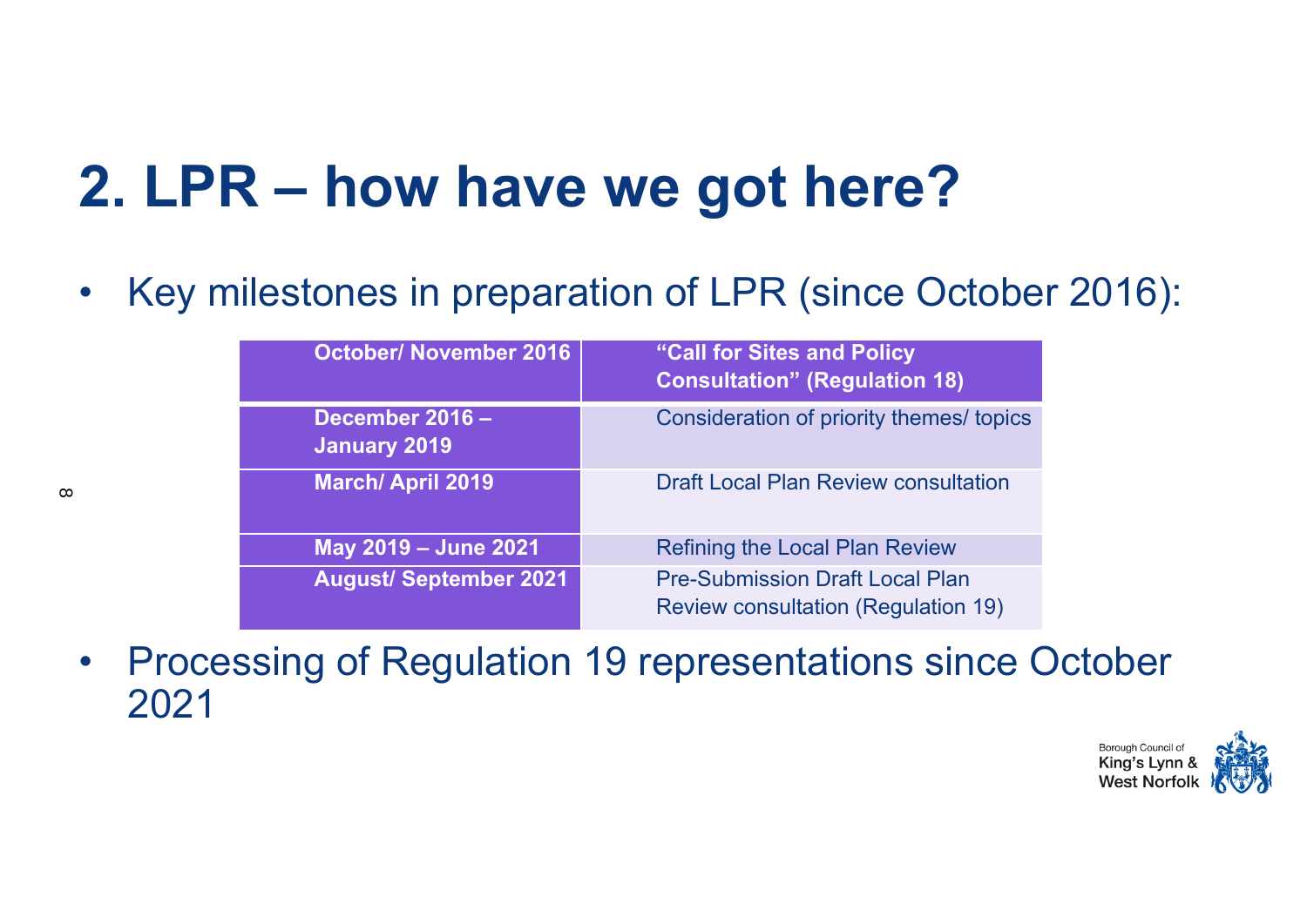## **3. LPR – where are we now?**

- Since October 2021 challenges to Planning Policy team, due to staff illness, retirements etc
- November 2021 Appointment of Programme Officer requirement for LPR submission to take place
	- February 2022 Appointment of Interim Senior Planner
	- • **Current focus –** preparing submission documents, working with Programme Officer and Planning Inspectorate (e.g. examination documents library)

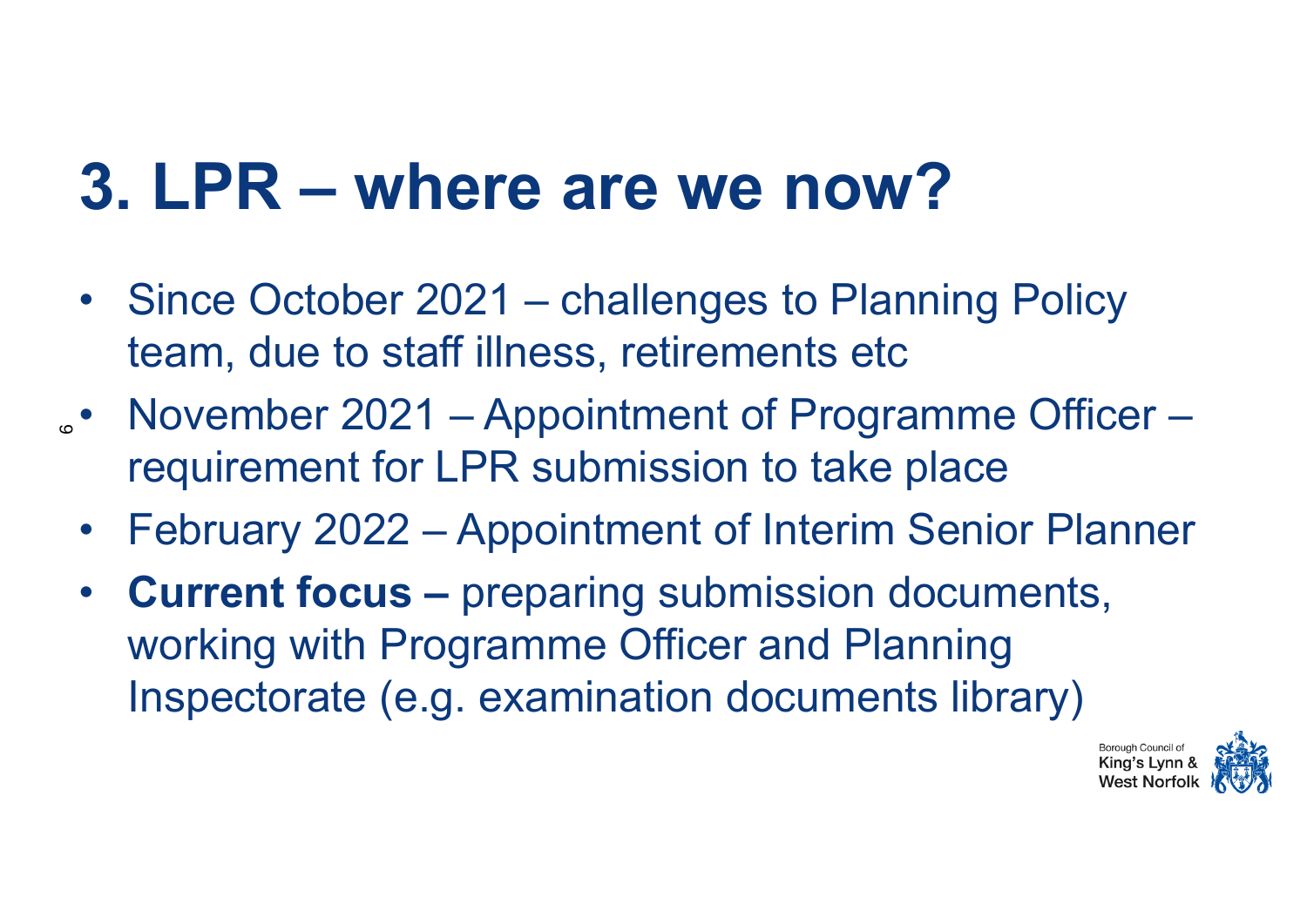### **3. LPR – where are we now? [continued]**

- Processing of Regulation 19 representations has revealed need to address outstanding objections by statutory consultation bodies through Statements of Common Ground (SoCGs):
	- Environment Agency
	- Historic England
	- Homes England
	- Natural England
	- – Norfolk CC – Highway Authority/ Lead Local Flood Authority

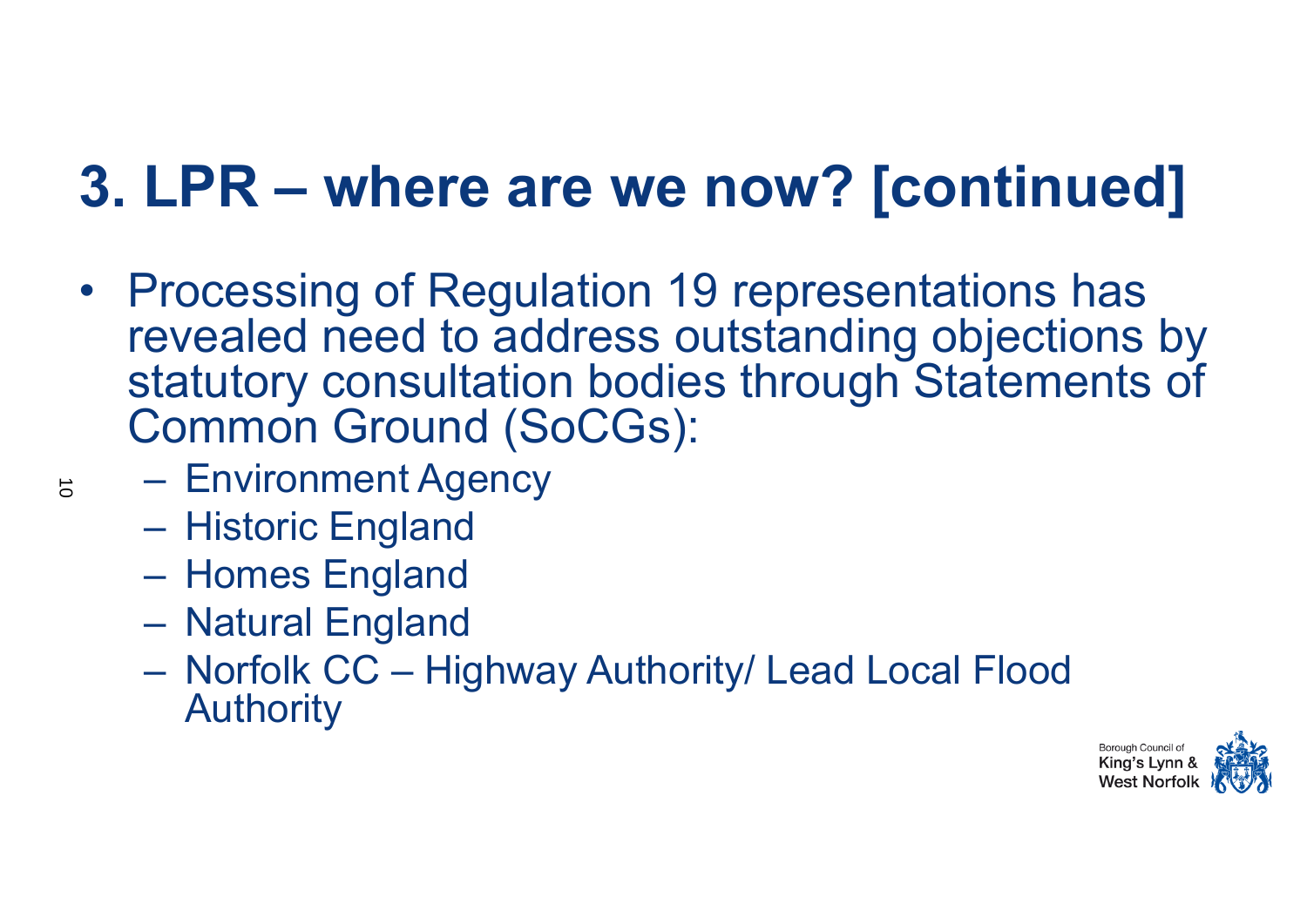## **4. LPR – what next?**

 $\overrightarrow{1}$ 

 $\bullet$ Process, from LPR submission, going forward:

| <b>March 2022</b>                  | <b>Submission to the Secretary of</b><br><b>State (Regulation 22)</b> |
|------------------------------------|-----------------------------------------------------------------------|
| <b>Spring - autumn 2022</b>        | <b>Plan Examination (Regulations 23-</b><br>25)                       |
| <b>Winter 2022/ spring</b><br>2023 | Plan adoption (Regulation 26)                                         |

- • Key submission documents set out at para 3.2, LPTG LPR progress report
- $\bullet$  Post submission, further/ updated evidence base documents may be submitted via Programme Officer, by agreement of Planning **Inspector**

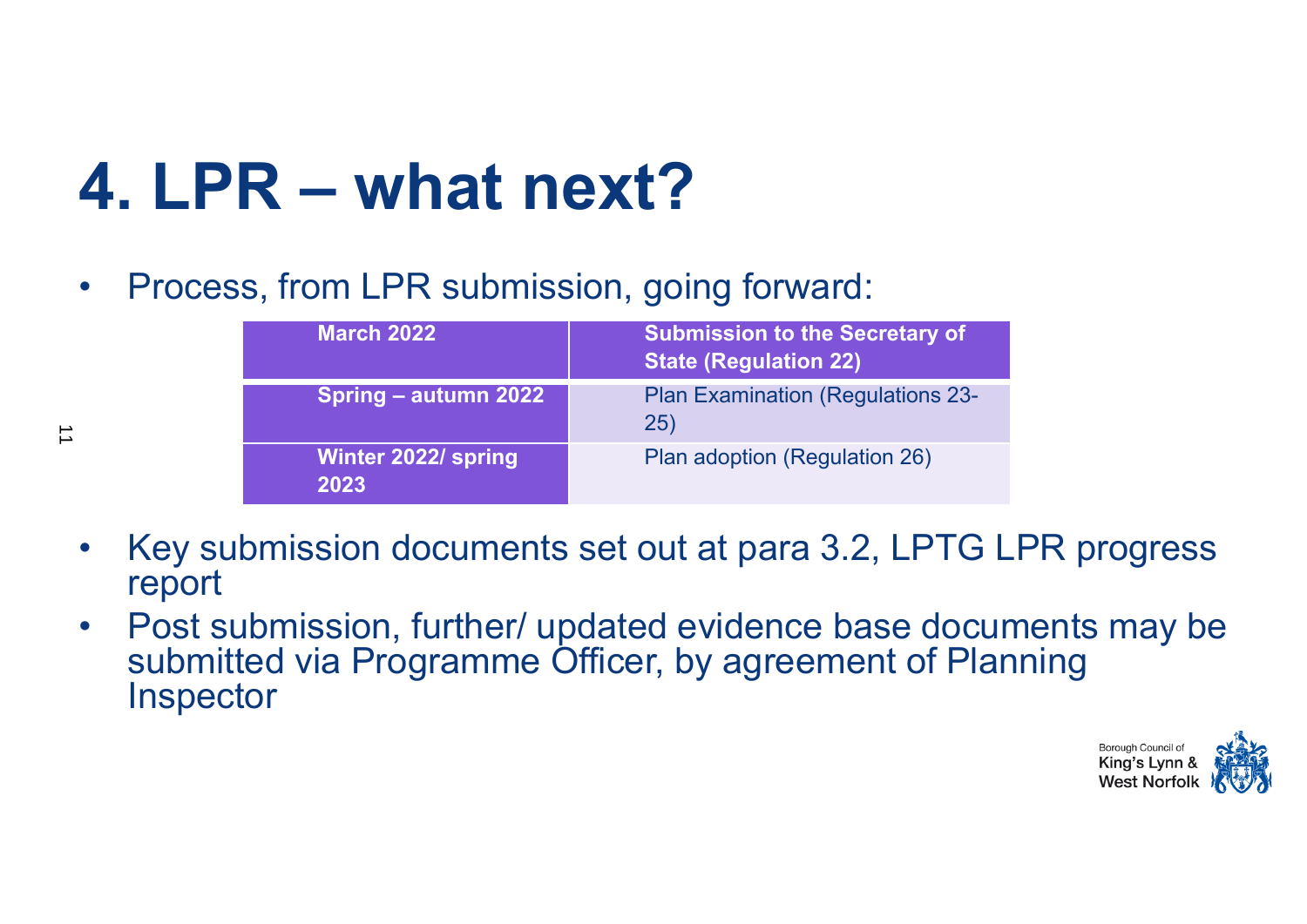# **5. Conclusion**

- Local Plan Review (LPR) ready for submission to the Secretary of State (Planning Inspectorate/ PINS) by end of March 2022
- Officers currently finalising getting submission LPR documents together, including preparation of SoCGs with statutory consultation bodies  $\vec{D}$ 
	- Once submitted, the LPR examination begins, with the process transferred to PINS
	- Other matters may have implications for Planning Policy team resources; e.g. Neighbourhood Planning